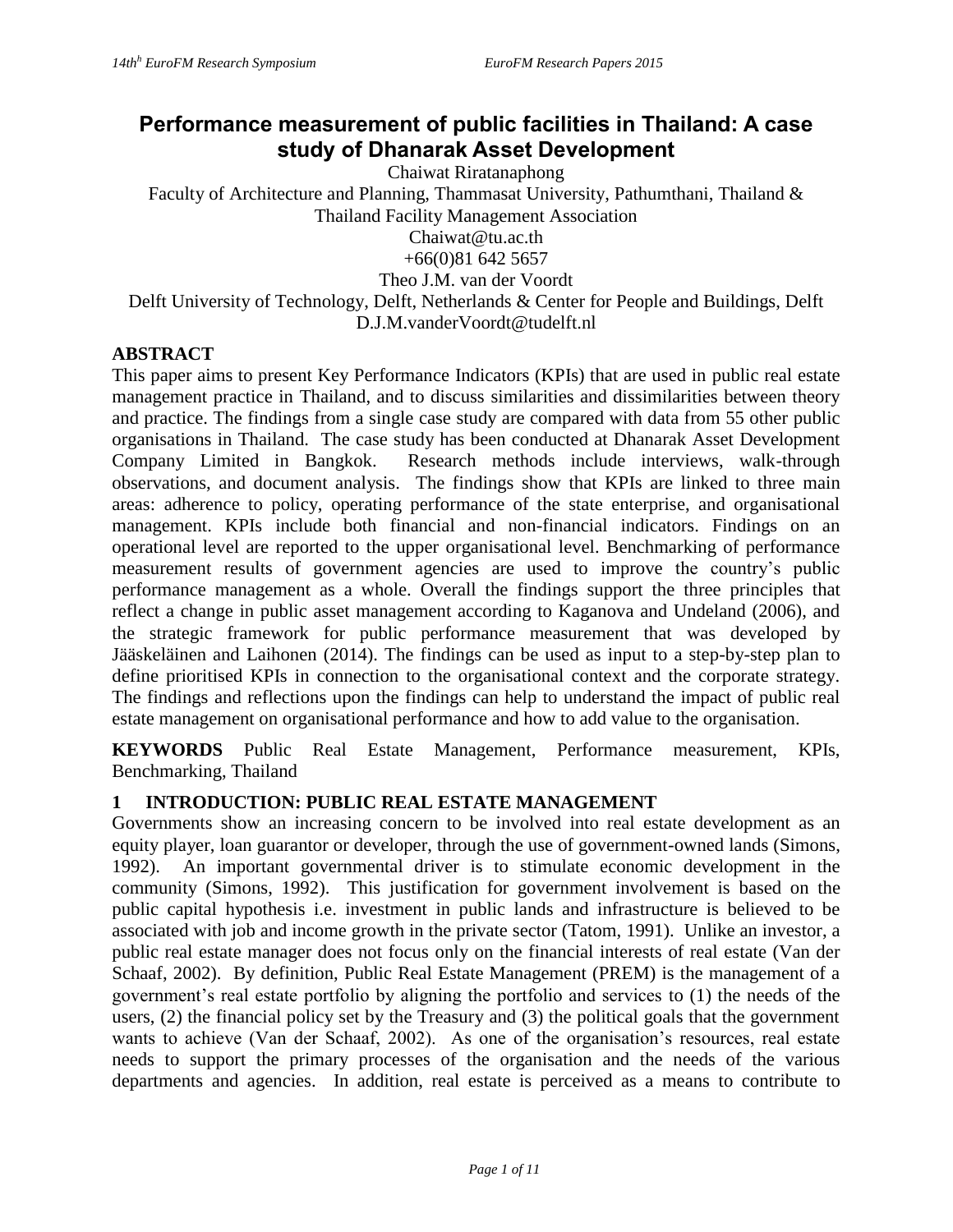financial performance and to accomplish the organisation's political goals. Kaganova and Undeland (2006) mentioned three principles that reflect a change in public asset management:

Recognising property as a productive asset has focused attention on systematically assessing the efficiency of real estate use and the financial performance of public property, including accounting for total costs of real estate ownership, operation, and life-cycle costing.

Because governments are usually not efficient property owners and/or managers, various countries adopted substantial privatisation of governmental real estate and a change in government's role - from a "provider" of real property for end-users (such as families, business tenants, governmental organisations and educational institutes) to a "partner" that collaborates with the private sector.

The private sector asset management practice can be used as a reference area and source of benchmarking for public-asset management, for instance by systematic performance monitoring and valuation of assets, subdivision of the portfolios with defined utilisation and performance targets, and clear-cut legal relationships with users.

### **2 PERFORMANCE MEASUREMENT IN THE PUBLIC SECTOR**

Nowadays new management techniques are applied as a part of the new public management (NPM; Hood, 1995) including strategic management, cost-centre management, business planning, marketing and quality management (Sanderson, 2001). Regarding to NPM practices, Jääskeläinen and Laihonen (2014) argued that decentralization of decision-making challenges traditional public management bureaucracies. The context-specific performance measurement at the operative level in individual service units provides more detailed information, and creates a link between operational goals and measurement practices. However, specific measures are usually too complicated to be used by top management. Therefore, Jääskeläinen and Laihonen (2014) proposed to make a distinction between different level of performance measurement and to consider how to report the data from lower levels such as a single business unit or a group of units to the higher levels such as a department or a whole city organisation.

Additionally, Jääskeläinen and Laihonen (2014) pointed out that customer-orientation and the requirement for responsiveness turn the whole public business logic upside down by focusing on service operations instead of organisational functions. They developed a strategy framework which recognises four different performance measurement approaches (Figure 1):

- 1) *Standardisation approach* Central management dictates measurement guidelines e.g. a measurement framework, measurement dimensions and measures for different departments.
- 2) *Benchmarking approach* Lateral comparison and information utilisation and aggregation of the results as in the standardisation approach.
- 3) *Contingency-based approach* Measurement frameworks and tools are customised for a specific context.
- 4) *Service process-oriented approach* A break from the traditional hierarchical organisational structures to capture the performance of service chains, measured with tailored measures.

Jääskeläinen and Laihonen further stated that the above approaches are analytical stereotypes. A combination of these approaches is most likely to provide a suitable basis for performance measurement in public sector organisations.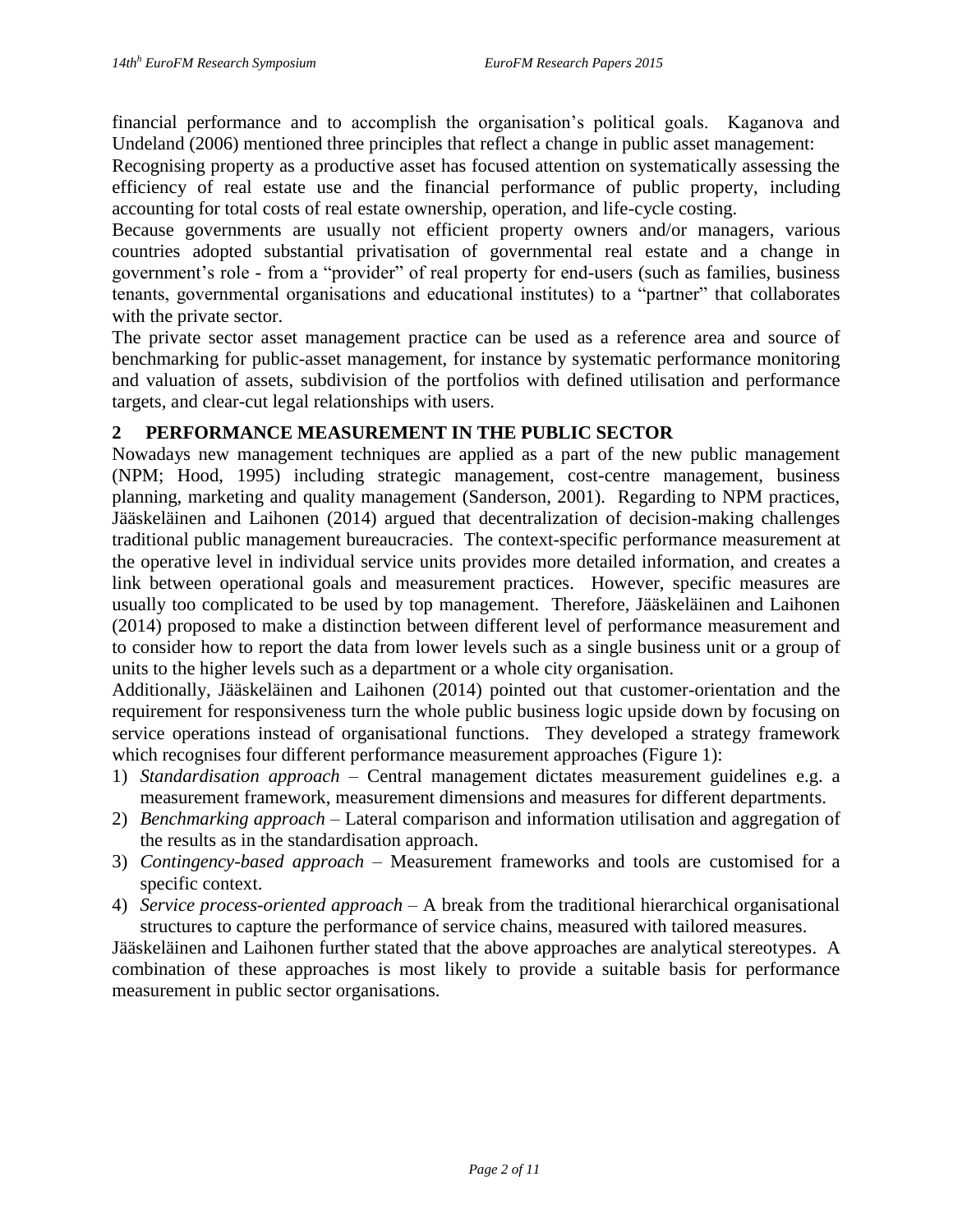Figure 1 Strategy framework for public performance measurement (Jääskeläinen and Laihonen,

2014)



### **3 THE DAD CASE: CHARACTERISTICS AND RESEARCH METHODS**

Until now PREM is not a well-known concept in Thailand. A PhD thesis on performance measurement of workplace change by the first author (Riratanaphong, 2014) offered the opportunity to investigate whether the above mentioned objectives and principles are reflected in current PREM-practice in Thailand, which Key Performance Indicators are used to measure the performance of public facilities, and how performance measurement can be improved. To get a better understanding of public performance measurement, a single case has been selected in order to be able to collect reliable and valid data in depth. The DAD-case was selected because it is the only public sector organisation in Thailand that has a role in managing and maintaining the government's real estate.

Dhanarak Asset Development company limited (DAD) is a state-owned enterprise established in 2004 as a unit of the Thai Ministry of Finance. It was set up to initiate, construct and operate the new Bangkok government building-complex Changwattana and other government assets according to the governmental policy. The company's mission covers two main areas: 1) to manage government assets according to government policies and 2) to develop the government building-complex as a new dimension of government housing. The main organisational objectives are to achieve economies of scale and to provide value for money to the client. The organisational structure of the DAD organisation consists of five departments: 1) policy, 2) administration, 3) business development and marketing, 4) finance, and 5) operations.

The government has set up a committee of which the members are appointed by the government. The task of this committee is to assign personnel to a risk management committee and an audit committee. The audit committee works in connection with TRIS corporation limited, a performance evaluation consulting company, to evaluate an organisation's performance.

The DAD organisation is accommodated in the new Bangkok government building-complex Changwattana. The DAD occupies 3 separate offices in two buildings of zone B. The office in the main building is occupied by the policy, administration, business development & marketing and finance department. The other building is occupied by the operation department that controls building service engineering of the Government Complex. Figure 2 shows the exterior of the building, whereas figure 3 shows two interior spaces of the Government Complex buildings.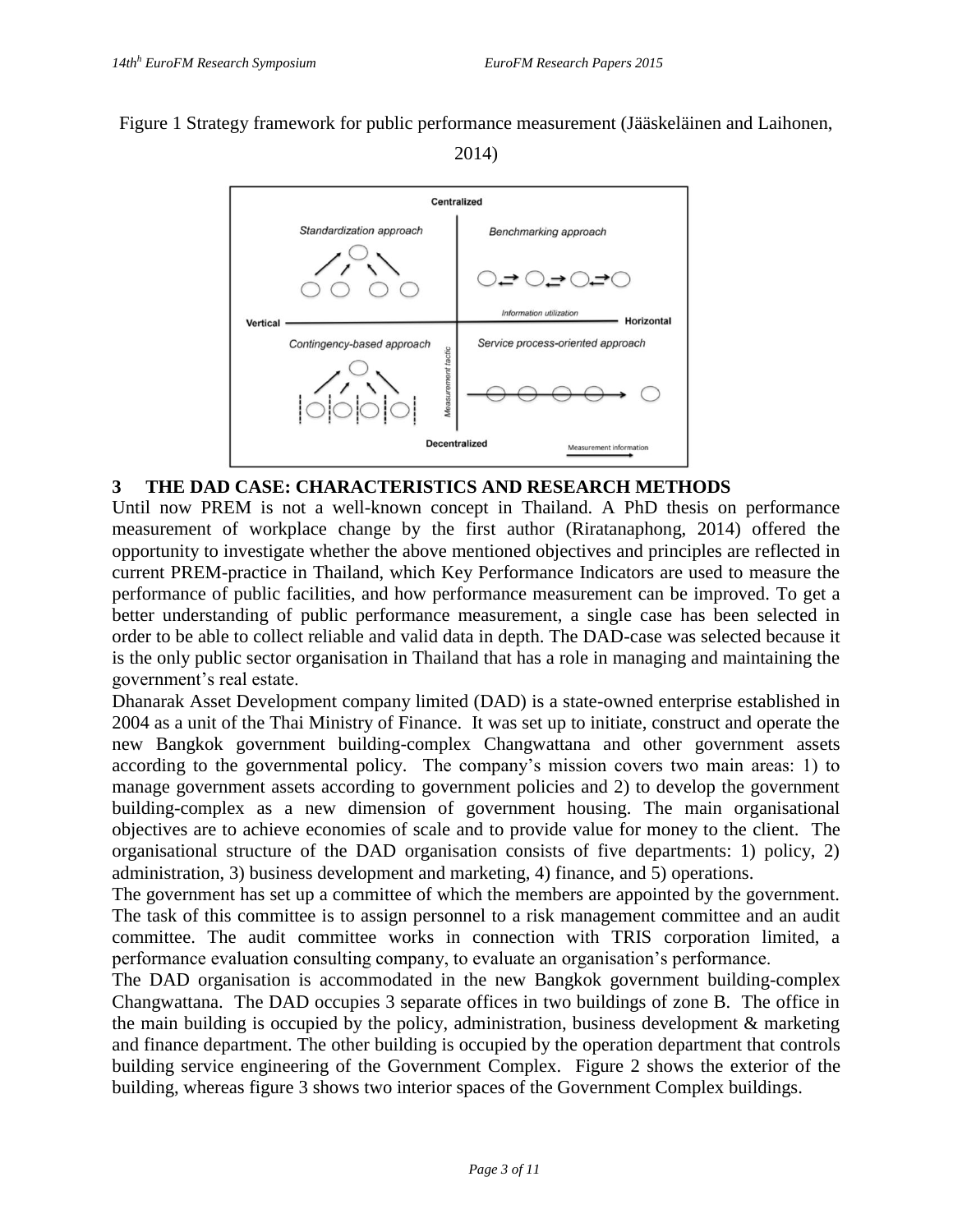Figure 2 The Dhanarak Asset Development building (left) and The Bangkok Government Complex (right)



Figure 3 Main hall of the Government Complex buildings (left) and the commercially rented area (right)



In total, The Changwattana complex provides office spaces to 40 public organisations of Thailand. The complex consists of three main zones: A (40 acres), B (78 acres), and C (60 acres). The complex building users include employees of the public organisations, visitors and renters of the commercially rented areas. Amenities include banks, post office, hospitals, shops, restaurants, food outlets and open meeting spaces that are provided throughout the complex.

Data on performance measurement within the DAD case were collected from company reports and documents from the human resource manager. Semi-structured interviews about DAD's performance measurement were conducted with the chief marketing officer, senior specialist and public relations manager. Documents used for the analysis include the company's annual report, the roles and responsibilities handbook, and the code of conduct handbook. Observations were conducted by a walk-through the Government Complex and the DAD workplace and by recording where and when certain behaviour occurred.

The data from the DAD-case have been compared with data from 55 other public organisations in Thailand. These 55 public organisations were selected because they apply the same performance measurement system as the DAD organisation.

### **4 RESEARCH findings**

#### **4.1 Performance measurement system, performance indicators and data**

The performance measurement of all state enterprises in Thailand is directed by the State Enterprise Policy Office (SEPO), which plays an important role in regulating and supporting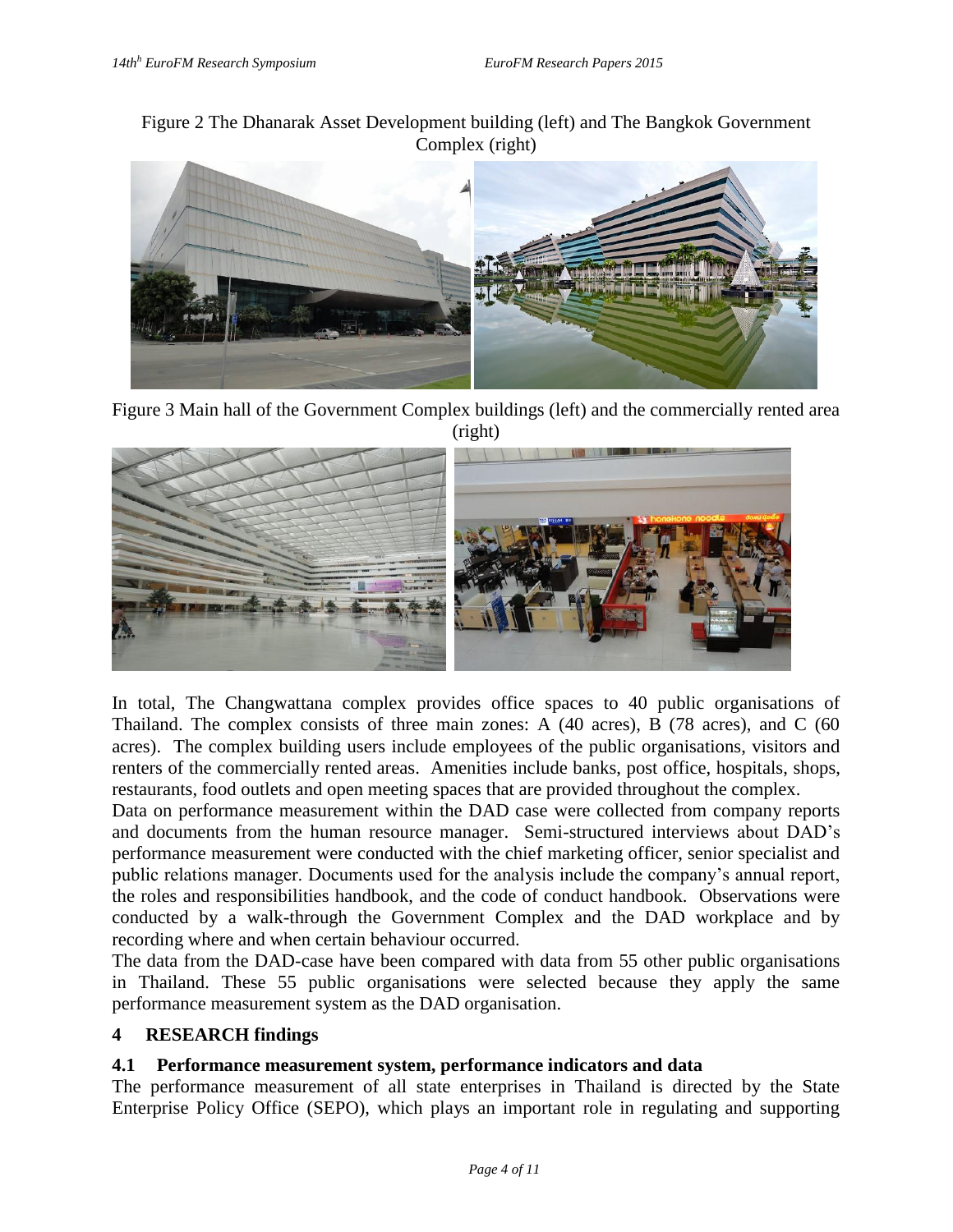state enterprises' good corporate governance and competitiveness. The development of the performance agreement between a state enterprise and SEPO comprises three key steps.

#### *4.1.1 Step 1: Identifying Performance Criteria*

The current performance measurement system specifies performance criteria for assessing state enterprises' operational efficiency in three key areas: 1) Adherence to policy; 2) Operating performance of the state enterprise; and 3) Organisational management (see Table 1).

### *4.1.2 Step 2: Defining Criterion Weights*

The weighting of performance criteria is related to operational performance. DAD is a state enterprise that aims to provide public facilities that consider operational aspects, especially service quality. Details of the weights per criterion are: 1) Adherence to policy  $20\%$  ( $\pm 10$ ); 2) Operating performance of the state enterprise 50%  $(\pm 10)$ ; 3) Organisational management 30%

#### *4.1.3 Step 3: Defining Performance Targets for Each Criterion Value*

For each criterion, performance targets are classified by SEPO into five levels. Level 1 is considerably lower than the set target in the annual enterprise plan. Level 2 is slightly higher than level 1, but still lower than the target. Level 3 is the set target in the annual enterprise plan. Level 4 is slightly higher than the set target, and level 5 exceeds the set target. Only state enterprises with outstanding management can achieve a Level 5 target. When determining annual performance targets, government representatives use past performance as the basis for benchmarking against the private sector (see Table 2 and 3). In the DAD case, the benchmarking against the private sector is carried out in 2 categories: commercial and office spaces for rent, in order to encourage state enterprises to improve their operational performance and to be on a par with the private sector. Even though improvement of state enterprise standards may not be achieved in one year, by setting the targets higher each year, the personnel can be encouraged to operate more efficiently. Table 1 presents the agreed performance measurement criteria and the results for the DAD case in the three main areas. Each area includes subcategories of performance indicators.

#### **4.2 Comparison with data from 55 other public organisations**

Figure 4 shows performance measurement data of 56 public organisations in Thailand (including the DAD case) that was gathered by the State Enterprise Policy Office (SEPO) in 2009 and which were published in 2010. The total performance measurement scores of public organisations (ranging from 0 to 5) were approved and compared between nine different sectors: 1) communication (3 organisations), 2) public utility (5 organisations), 3) industry (5 organisations), 4) energy (5 organisations), 5) transportation (11 organisations), 6) finance (9 organisations), 7) commerce & service (5 organisations), 8) agriculture & land resource (7 organisations), 9) society & technology (6 organisations). The DAD case is in the commerce  $\&$ service category.

The performance measurement results of organisations in the commerce  $\&$  service category show to be quite modest in comparison to the other categories and include very low scores of 1.41 and 2.24 respectively (56th and 53rd rank). The DAD case has a slightly higher score of 2.79 (42nd rank). Public organisations in the energy category achieve the highest scores of 4.23, 4.68, 4.71 and 4.86. Most public organisations in the financial category also perform well with scores ranging from 3.92 to 4.78.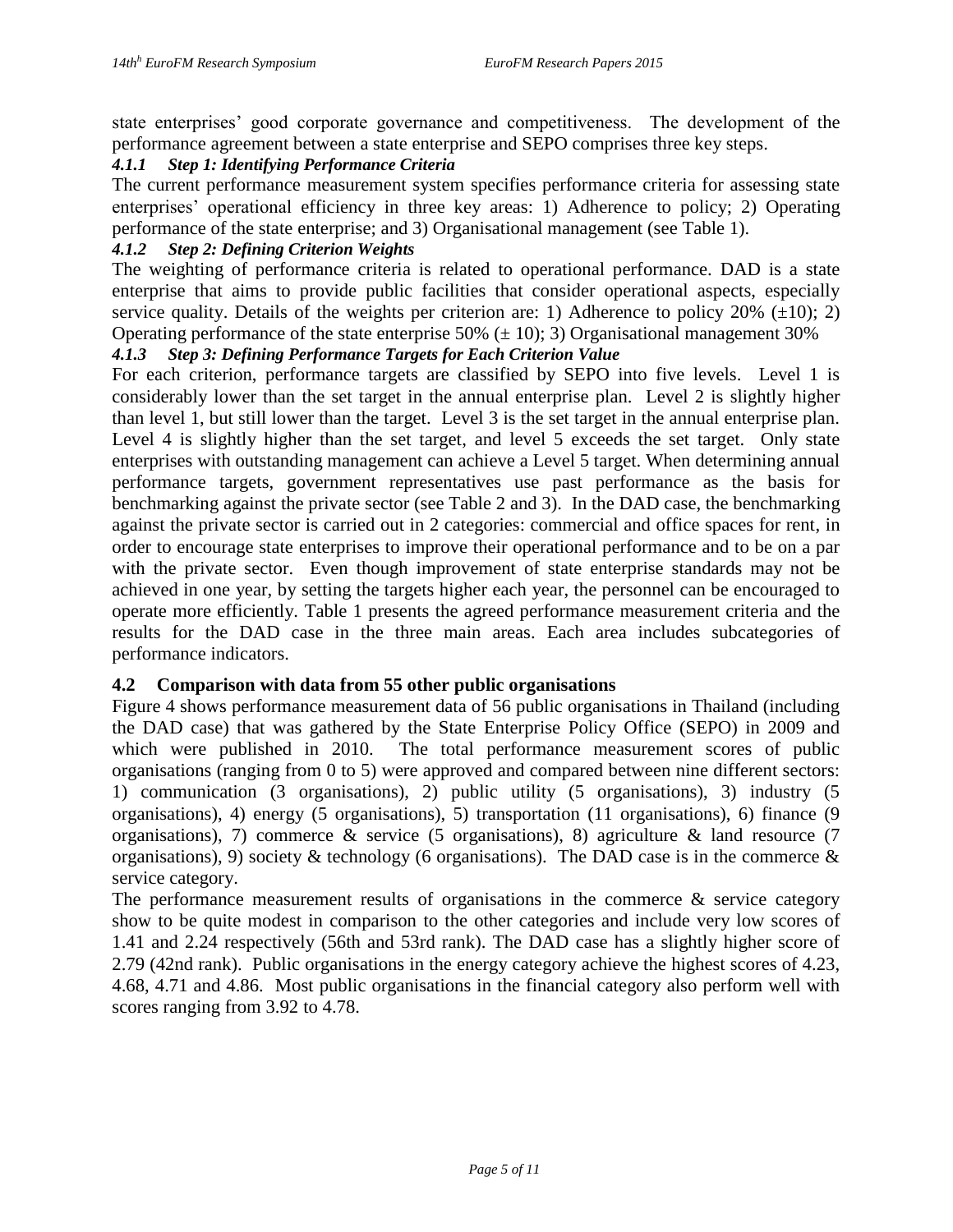|                                                                                              | Results  |  |
|----------------------------------------------------------------------------------------------|----------|--|
| Performance criteria                                                                         |          |  |
|                                                                                              | (points) |  |
| 1. Adherence to policy                                                                       |          |  |
| 1.1 Work done according to assigned plan from government                                     |          |  |
| - Percent of work done: Dhanarak Nontaburi housing as 2009 plan                              | 3.92     |  |
| - Percentage of handed over unit of Dhanarak housing in Phuket, Chiang<br>mai and Suphanburi | 1.00     |  |
| - Success level of Zone C building construction project                                      | 5.00     |  |
| 1.2 Ability in managing investment plan                                                      | 3.42     |  |
| 2. Operating performance of the state enterprise                                             |          |  |
| Financial                                                                                    |          |  |
| 2.1 Income from commercially rented area                                                     | 3.65     |  |
| 2.2 Earnings (loss) before interest, taxes, depreciation and amortization<br>(EBITDA)        | 4.97     |  |
| 2.3 Return On Asset (ROA)                                                                    | 5.00     |  |
| Non-financial                                                                                |          |  |
| 2.4 Work done on delivering rentable area to other government agencies                       | 3.48     |  |
| 2.5 Percentage of allocating commercial area                                                 | 1.00     |  |
| 2.6 Satisfaction of the Government Complex building users in 2009                            | 3.61     |  |
| 2.7 Work done according to the development of building management<br>standard in 2009        | 5.00     |  |
| 2.8 Work done according to the development of ICT in 2009                                    | 3.50     |  |
| 3. Organisational management                                                                 |          |  |
| 3.1 Management roles of board of directors                                                   | 2.98     |  |
| 3.2 Risk management                                                                          | 1.80     |  |
| 3.3 Internal control                                                                         | 2.94     |  |
| 3.4 Internal audit                                                                           | 2.62     |  |
| 3.5 IT management                                                                            | 1.92     |  |
| 3.6 Human resource management                                                                | 2.66     |  |
| TOTAL PERFORMANCE SCORE                                                                      | 2.79     |  |

Table 1 Results from performance measurement in 2009 (DAD, 2009)

### **4.3 Comparison with competitors from the private sector**

Table 2 shows benchmarking data of the Government Complex and competitors in a commercial space rent market in nearby locations. The Government Complex has a lower square metre area of commercial space rent compared with IT Square, Central Plaza Changwattana, Central Plaza Rattanatibet, The Mall Ngamwongwan, and Siam macro. The Government Complex offers a more flexible contract ranging from 1 to 60 months with a rather low rental rate compared with other competitors in the market. The lower rental rate of the Government Complex's commercial space compared to the competitors may attract customers, whereas the lower occupancy rate may affect the creditability of the business.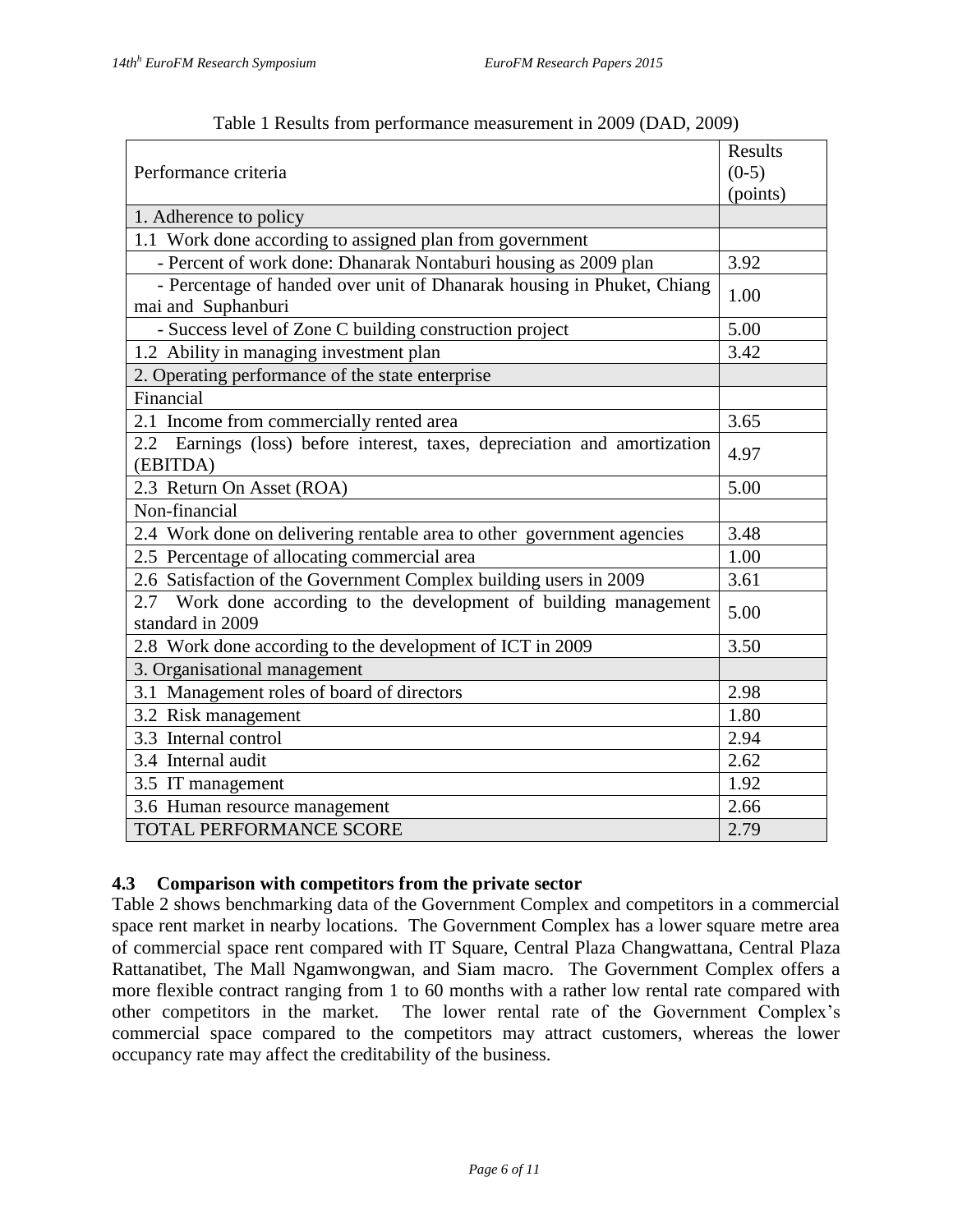Figure 4 Total performance scores of 56 public organisations, all measured in the same way by the State Enterprise Policy Office (2010)



Table 3 shows benchmarking data between the Government Complex and a competitor in an office market. The findings show that the Government Complex has a much larger office space to let with a lower rental rate in comparison with Central Pattana. Although the ROA of the Government Complex (0.31%) is much higher than the set target (0.08%), the much lower percentage compared with the competitor (1.32%) reflects the area for improvement in terms of the ability to convert investment into profit.

|                                   | Benchmarking (commercial space for rent) |                                        |                              |                         |                     |                       |                    |
|-----------------------------------|------------------------------------------|----------------------------------------|------------------------------|-------------------------|---------------------|-----------------------|--------------------|
| Organisation                      | Available<br>lettable<br>floor space     | Rental rate*<br>(Baht/sq.m.<br>/month) | Electricit<br>V<br>(Baht/uni | Water<br>(Baht/uni<br>f | Contract<br>(Month) | Deposit**<br>(Months) | Occupanc<br>y rate |
| The Government<br>Complex         | 26,055                                   | $360 - 1,300$                          | 4.5                          | 25                      | $1 - 60$            | 3                     | $25 - 50 %$        |
| The Avenue                        | 21,173                                   | 700-2,000                              | $\overline{4}$               | 18                      | 36                  | 6                     | 98%                |
| Major<br>Hollywood                | N/A                                      | $670 - 900$                            | 5                            | $\overline{a}$          | 3                   | 1                     | 98%                |
| IT Square                         | 120,000                                  | $650 - 1,200$                          | N/A                          | N/A                     | 24                  | 3                     | 70%                |
| Central Plaza<br>Changwattana     | 300,000                                  | $1,100 - 2,500$                        | N/A                          | N/A                     | 36                  | 6                     | 80%                |
| Central Plaza<br>Rattanatibet     | 105,000                                  | $800 - 1,000$                          | N/A                          | N/A                     | 12                  | 4                     | 95%                |
| The Mall<br>Ngamwongwan           | 45,000                                   | $1,000 - 2,000$                        | N/A                          | N/A                     | N/A                 | N/A                   | 95%                |
| Siam macro                        | 60,000                                   | 1,500                                  | N/A                          | N/A                     | N/A                 | N/A                   | 100%               |
| Big C<br>Changwattana             | 20,000                                   | $600 - 1,200$                          | N/A                          | N/A                     | N/A                 | N/A                   | 98%                |
| <b>Tesco Lotus</b><br>Changwatana | 20,000                                   | $1,000 - 1,500$                        | Included<br>in the rent      | Included<br>in the rent | 1                   | 2,000 (Baht)          | 100%               |
| Carrefour<br>Changwattana         | 20,000                                   | $1,200 - 1,500$                        | Included<br>in the rent      | Included<br>in the rent |                     | 1                     | 100%               |

Table 2 Benchmarking with competitors in a commercial space rent market (DAD, 2009)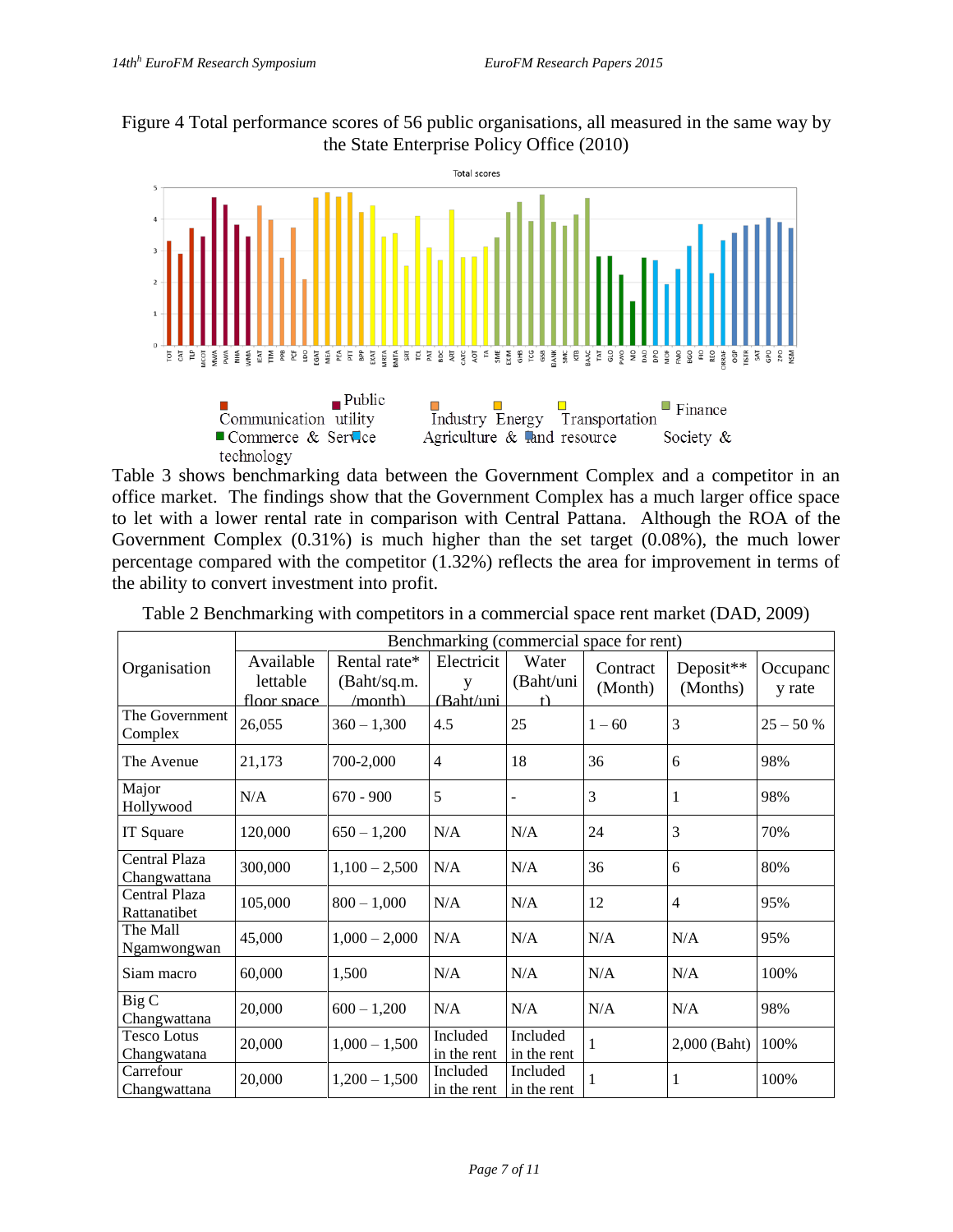\*Rental rate of a commercial space rent market is varied depending on the location of the space that has a high/low potential to attract customers.

\*\*Deposit refers to a sum payable as a first instalment or as a pledge for a contract.  $40.65$  Bath = 1 Euro

| Organisation                   | Benchmarking (office space for rent)              |                                             |                |                          |  |  |
|--------------------------------|---------------------------------------------------|---------------------------------------------|----------------|--------------------------|--|--|
|                                | Available<br>let<br>space<br>to<br>(square metre) | floor Rent/month<br>(Baht/square)<br>metre) | Occupancy rate | Return On Asset<br>(ROA) |  |  |
| The<br>Government  <br>Complex | 484,000                                           | 360                                         | 100%           | 0.31%                    |  |  |
| Central Pattana                | 144.280                                           | $500 - 700$                                 | 94%            | 1.32%                    |  |  |

Notes – information at the end of 2008

### **4.4 Findings from the interviews**

The Bangkok Government Complex has implemented the centralization concept by sharing resources and facilities of the complex to the occupied agencies. The involved public agencies such as the administrative court, the office of justice affairs, and the supreme court provide a one stop service to the citizen. However, there are some public agencies that decided not to move into the complex as previously agreed because of a psychological reason: they prefer to be accommodated in a single tenant building. In addition, some of the public agencies' current accommodations were renovated from old palaces that provide more cultural value to the occupied organisations than the Government Complex (McMillan, 2006).

The problems with the allocation of office spaces and other resources had an impact on the energy consumption of the complex, which relies heavily on the integrated system of energy conservation. This system is based on the assumption that all offices are occupied. The low occupancy rate of the public agencies and as such a lower number of end users than was planned also caused shop owners to hesitate to rent spaces in the commercial areas. Due to its role of operating the Government Complex, the DAD organisation had to convince other agencies to be accommodated in the building complex. As a result, the completion of the Government Complex was delayed.

# **5 DISCUSSION**

# **5.1 Public real estate management**

With regard to the first principle of public asset management (Kaganova and Undeland, 2006), the DAD case showed to have an important role in developing Thailand's public real estate as a productive asset. The mission of the DAD case does not only include the operational management of the government buildings, but also steering on efficient investments in governmental real estate. This is measured by KPIs such as "percentage of work done according to Dhanarak Nontaburi housing plan", and "percentage of handed over unit of the Dhanarak housing in Phuket, Chiang mai and Suphanburi". These KPIs are aligned with the government's policy and are also important for the DAD's financial performance. The second principle of public asset management i.e. a changing role from a provider of real property to a partner with the private sector (Kaganova and Undeland, 2006), is represented by the hotel management of the Centra Government Complex Hotel & Convention Centre that is operated by Central Plaza hotel public company limited. The third principle - benchmarking against the private sector  $-$  is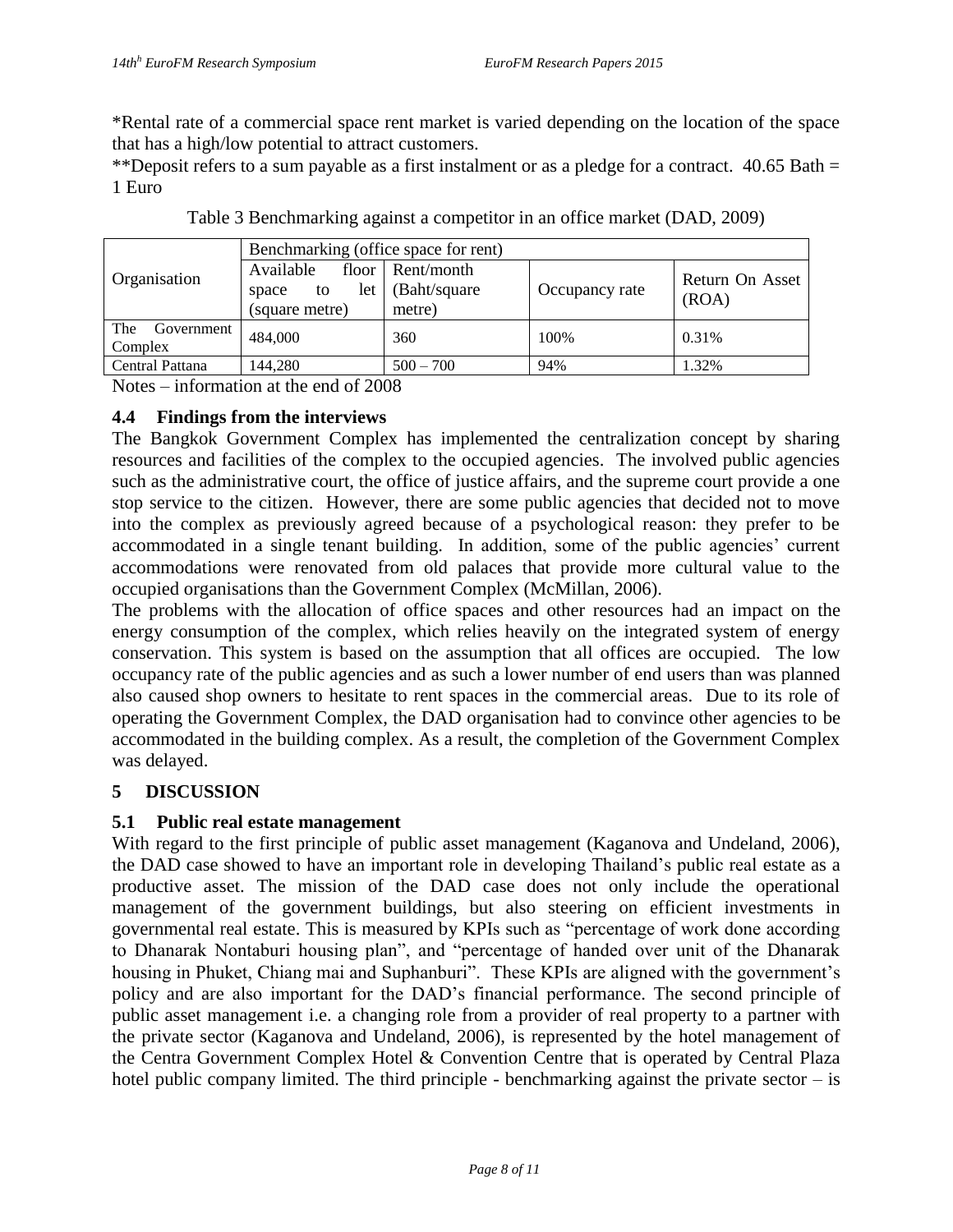being applied in current Thai PREM-practice as well: the DAD organisation compares its own performance with data from the office market and the commercial space rent market.

### **5.2 Public real estate performance measurement**

Remarkably, the performance measurement system and procedures in the DAD case do not make a clear distinction between organisational performance and real estate performance. Regarding some particular performance areas, some interesting findings come to the fore as well.

### *5.2.1 User satisfaction*

The performance measurement of public organisations in Thailand is being monitored by TRIS Corporation limited. Although KPIs such as satisfaction of the Government Complex building users and land income from commercially rented area are included in the DAD audit system, employee satisfaction with the work environment and HRM related issues such as health and safety are not included in the evaluation by TRIS. Most of HRM related KPIs focus on the social work environment and not on physical assets. According to the literature, employee satisfaction with the physical work environment is directly related to job satisfaction and indirectly related to organisational commitment and turnover (Carlopio and Gardner, 1992) and should be included in the DAD KPIs. In a case from the private sector, Philips Thailand, employee satisfaction with the work environment was regarded as an important KPI that was assessed both by the organisation in Thailand and by Philips Real Estate of the mother company in The Netherlands (Riratanaphong, 2014). The preference for being accommodated in a single or multi-tenant building and satisfaction with shared facilities should be included in a user survey as well.

### *5.2.2 Sustainability*

DAD has put quite much concern to the environmental impact as is shown in KPIs such as percentage of complaints from public regarding environmental impact.

#### *5.2.3 Occupancy level*

The percentage of commercially rented area was lower than previously expected, due to the delayed delivering of the rentable area to government agencies. This has a direct impact on the financial performance. Therefor KPIs such as the rate of customer retention are important as well. The organisation needs to compensate for every customer that gets lost by finding new customers. The customer retention rate gives an indication of how loyal the customers are and how well the organisation's customer service performs.

#### **5.3 Benchmarking**

The central government of Thailand regulates the same performance measurement system for all public organisations despite the fact that these organisations have different objectives, sizes and enterprise values. These differences may result in different performance measurement results. For instance organisations in the energy sector and in the financial sector are much larger than the organisations in the commerce & service category such as DAD and 4 other organisations. Large organisations usually take advantage of more resources and funding received from the government that may affect the operating performance of the state enterprise.

Some public organisations are registered companies in the Thailand stock exchange market and have a communal objective of achieving profitability. Registered companies can acquire more funding from public investment than non-registered organisations. In addition, registered companies have to be more concerned about the overall operating performance because the company data is exposed to public.

The DAD case was set up in 2004 and is a much younger organisation than some other public organisations. More experienced organisations are likely to perform better regarding performance areas such as the management roles of the board of directors, internal control and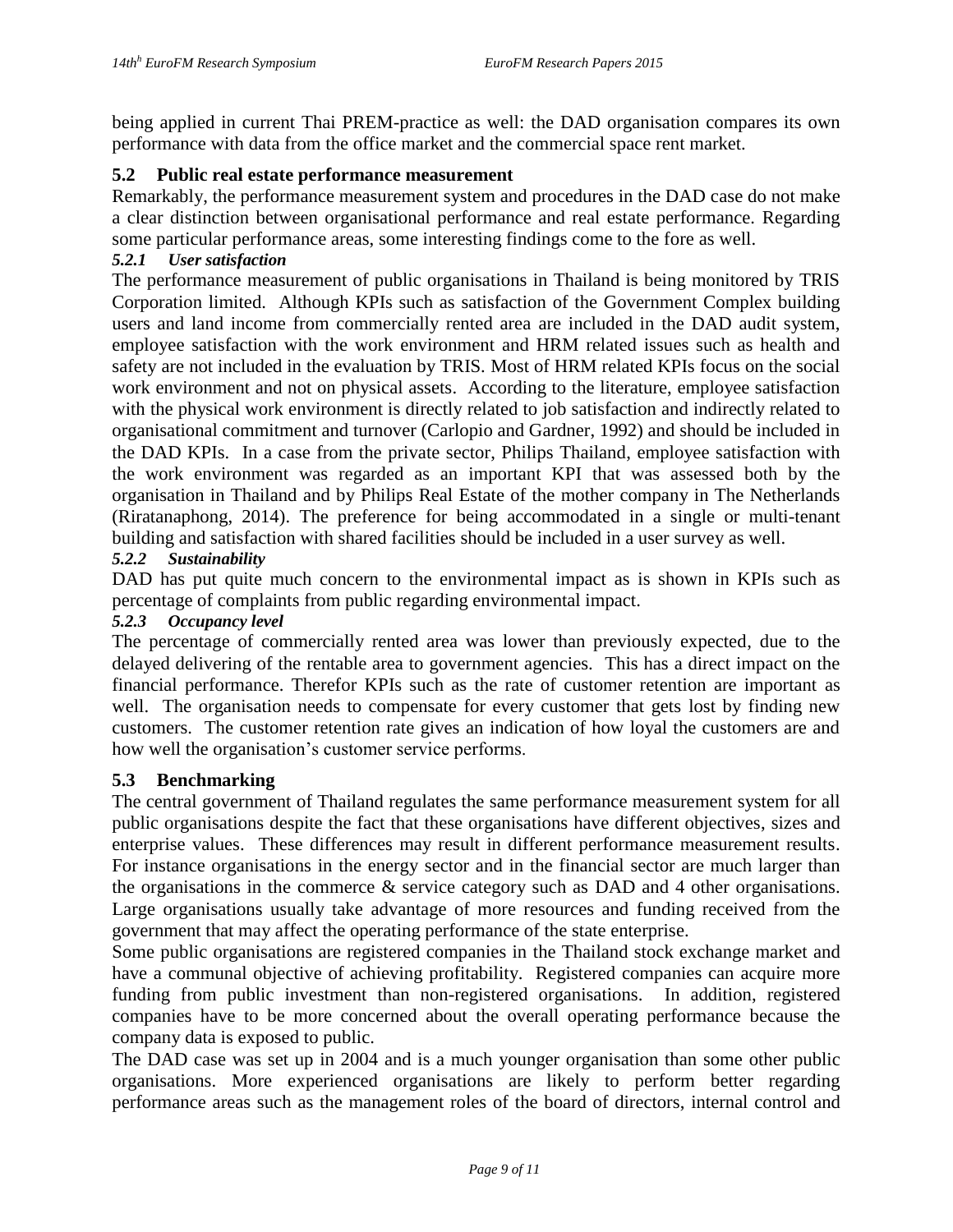risk management, because these organisations had to cope with former economic crises such as the one of 1998 and are more keen to managing change.

### **5.4 Comparison between theory and practice**

The findings show that performance measurement results from operational units are reported to the upper organisational levels. This is in line with the bottom-up measurement approach mentioned by Jääskeläinen and Laihonen (2014). For example, work done according to the development of building management standard and satisfaction of the Government Complex building users are measured by the Building Control units. The performance measurement results of these units are reported to the Building Control section, and are included in the Operation department's performance measurement results. These results are examined together with performance measurement results from other departments and are finally included in the operating performance of the DAD organisation.

The DAD case performance measurement system also represents the four measurement approaches that are shown in the strategy framework for public performance measurement (Jääskeläinen and Laihonen, 2014). The DAD performance measurement has been regulated by a measurement framework, criteria and measures that are set up by the central administration for different departments. This aligns with the standardisation approach (Figure 1). Performance measures such as the percentage of allocating commercial area are customised to the specific context of the DAD case, which fits with the contingency-based approach. Regarding the benchmarking approach, the DAD organisation uses past performance as the basis for benchmarking with the private sector (table 2 and 3). The service processes are measured by performance measures such as the percentage of complaints from public regarding the environmental impact, satisfaction of the government complex building users, introduction of green building and construction materials and equipment that meet local content. These measures focus on customer values and correspond to a service process-oriented approach.

### **6 CONCLUSIONS AND RECOMMENDATIONS**

The DAD performance measurement system has been directed centrally by the State Enterprise Policy Office (SEPO). It fits with the principles of public asset management (Kaganova and Undeland, 2006) such as adopting the role of real estate developer and the systematic way of performance monitoring using benchmarking with similar data from the private sector. The performance measurement system also corresponds to the four approaches from the strategic framework for public performance measurement (Jääskeläinen and Laihonen, 2014) i.e. standardization, benchmarking, a contingency-based approach and a services process-oriented approach. Although the operating results are monitored by TRIS annually, some KPIs should be developed furthermore, such as employee satisfaction with the physical work environment and rate of customer retention. Furthermore, benchmarking with other organisations would make more sense when taking into account the size of the organisations, enterprise values and time of establishment of the business, in order to avoid a comparison of "apples and pears".

The impact of performance measurement of public facilities could be improved by a shift from operational performance measurement to strategic performance management through a sound discussion about the alignment between organisational goals and real estate objectives and a careful prioritising of Key Performance Indicators that fit with these goals and objectives.

In order to be able to select prioritized KPIs, various key questions have to be answered by the organisation. Regarding the organisation, key questions are for instance: what is the mission and vision of the organisation and what are its main objectives? What is the current and desired organisational culture? What are the main business processes and what are the aimed products